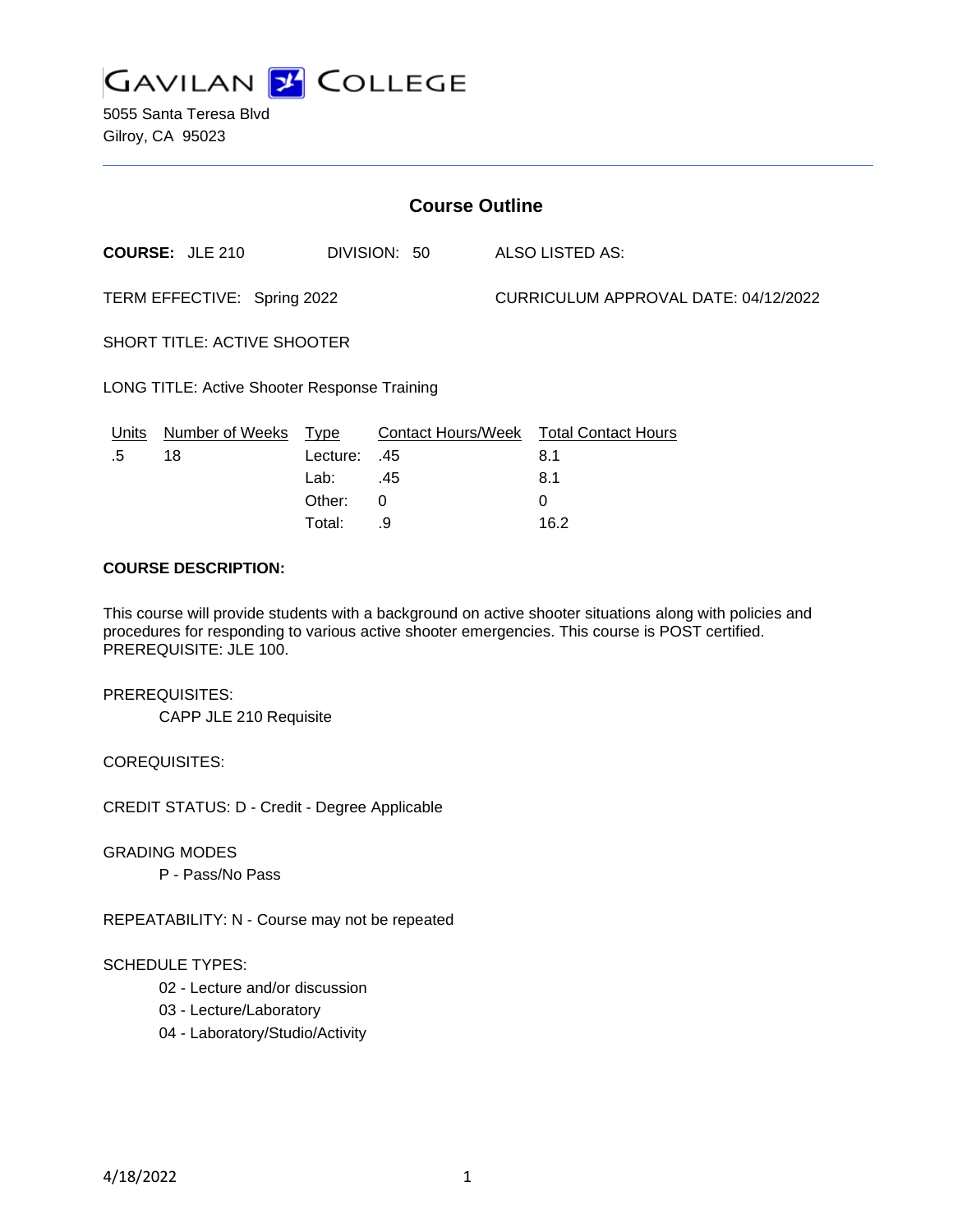## **STUDENT LEARNING OUTCOMES:**

By the end of this course, a student should:

1. Demonstrate effective communication and response to actions as part of a contact team or rescue task force during simulated active shooter emergencies.

#### **COURSE OBJECTIVES:**

By the end of this course, a student should:

1. Respond appropriately to active shooter incidents and mass casualty incidents as part of a task force team.

# **CONTENT, STUDENT PERFORMANCE OBJECTIVES, OUT-OF-CLASS ASSIGNMENTS**

Curriculum Approval Date: 04/12/2022 **LECTURE CONTENT:** I.Awareness (1 hours) A.Historical Perspective 1.Active Shooter Defined B.Types of Violence 1.Active Shooter/Mass Casualty 2.Terrorism C.Targeted Violence against Public Safety 1.Assaults 2.Ambush D.FBI Active Shooter Study 1.Statistical Analysis E.Law Enforcement Lessons Learned 1.Immediate Action Rapid Deployment (IARD) Tactics F.Fire/EMS Lessons Learned 1.Staging not acceptable 2.Warm Zone Operations G.State and Federal Guidelines 1.CA: AB1598 Emergency Response Services: Active Shooter Incidents 2.FEMA: U.S. Fire Administration Fire/Emergency Medical Services Department Operational Considerations and Guide for Active Shooter and Mass Casualty Incidents H.Policy and Procedures 1.Professional (Police/Fire) Association Requirements I.Command and Operations 1.Unified Command II.Tactical Casualty Care (TCC) (2 hours) A.Table top exercises, small group activities demonstrating operations B.CA AB-1598 Emergency Response Services: Active Shooter Incidents 1.TCC Training Mandate (AB-1598 SECTION 1. (b)(3)) 2.Types of Injuries associated with AS and MCI?s C.Preventable Causes of Death in Combat 1.Blood Loss 2.Tension Pneumothorax 3.Airway Obstruction D.EMS Care E.Hartford Consensus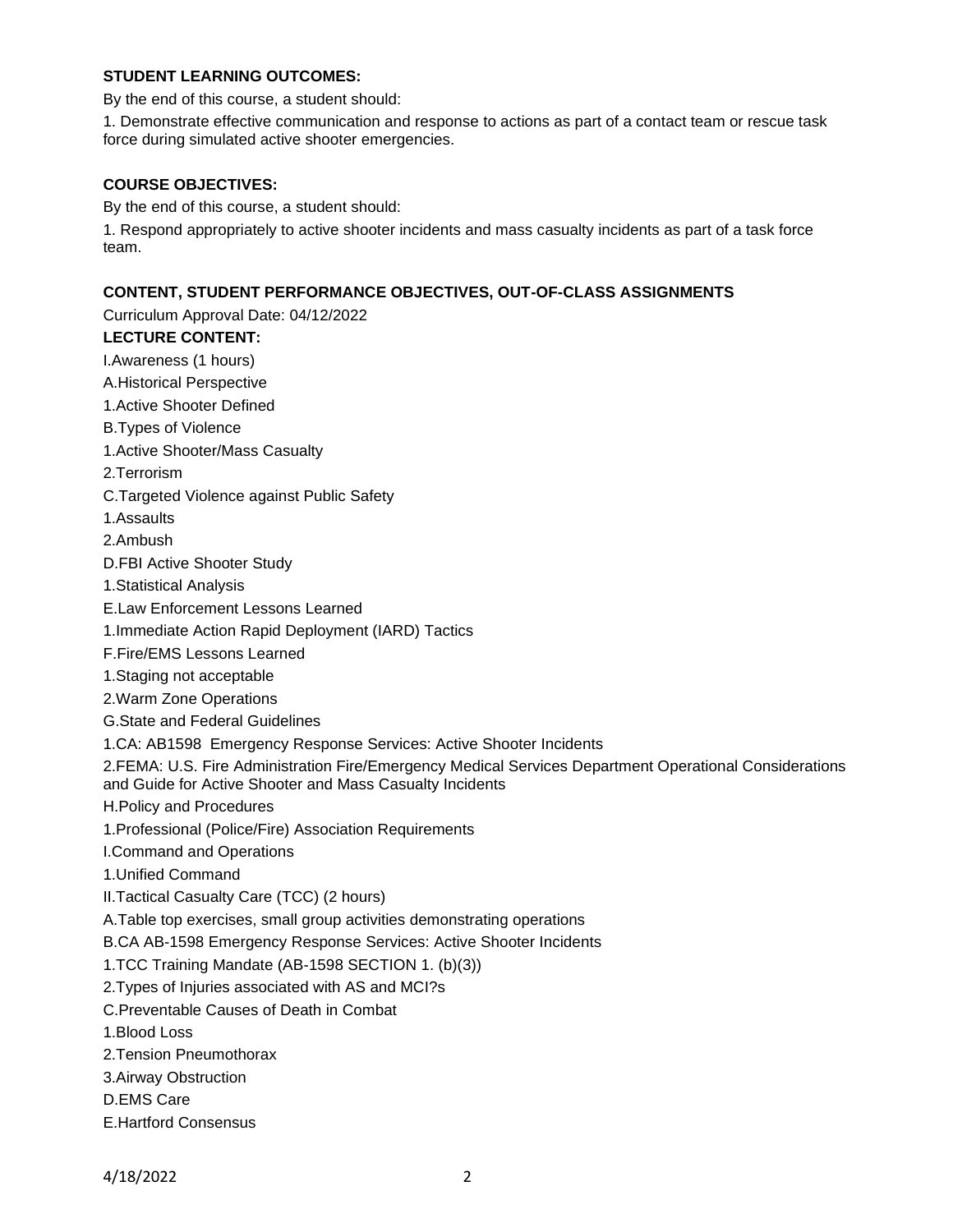1.THREAT Concept F.Bleeding Control Measures 1.Direct Pressure 2.Tourniquets 3.Hemostatic Agents III.Tactical Law Enforcement Operations (2 hours) A.Active Shooter/Violent Intruder Incident Response Responsibilities 1.Law Enforcement - Active Shooter Response 2.Formations 3.Contact Team B.Fire Responsibilities 1.Stage Initially (Unified Command CP or safe area) 2.Medical Group (ICS) Responsibilities 3.Prepare for Rescue Task Force (RTF) C.Communication 1.Terminology 2.Hand Signals 3.Zones D.Rescue Task Force (RTF) Operations 1.Leadership 2.Force Protection/Armed Escort 3.NOT traditional EMT Care 4.CCP (Casualty Collection Points) 5.Safety Corridors V.EMS Supplies - Warm Zone Operations ( 3 hours) A.Tourniquets 1.SWAT-T 2.Rescue CAT B.Blood Stopper Gauze C.Hemostatic Agents D.Rescue Blankets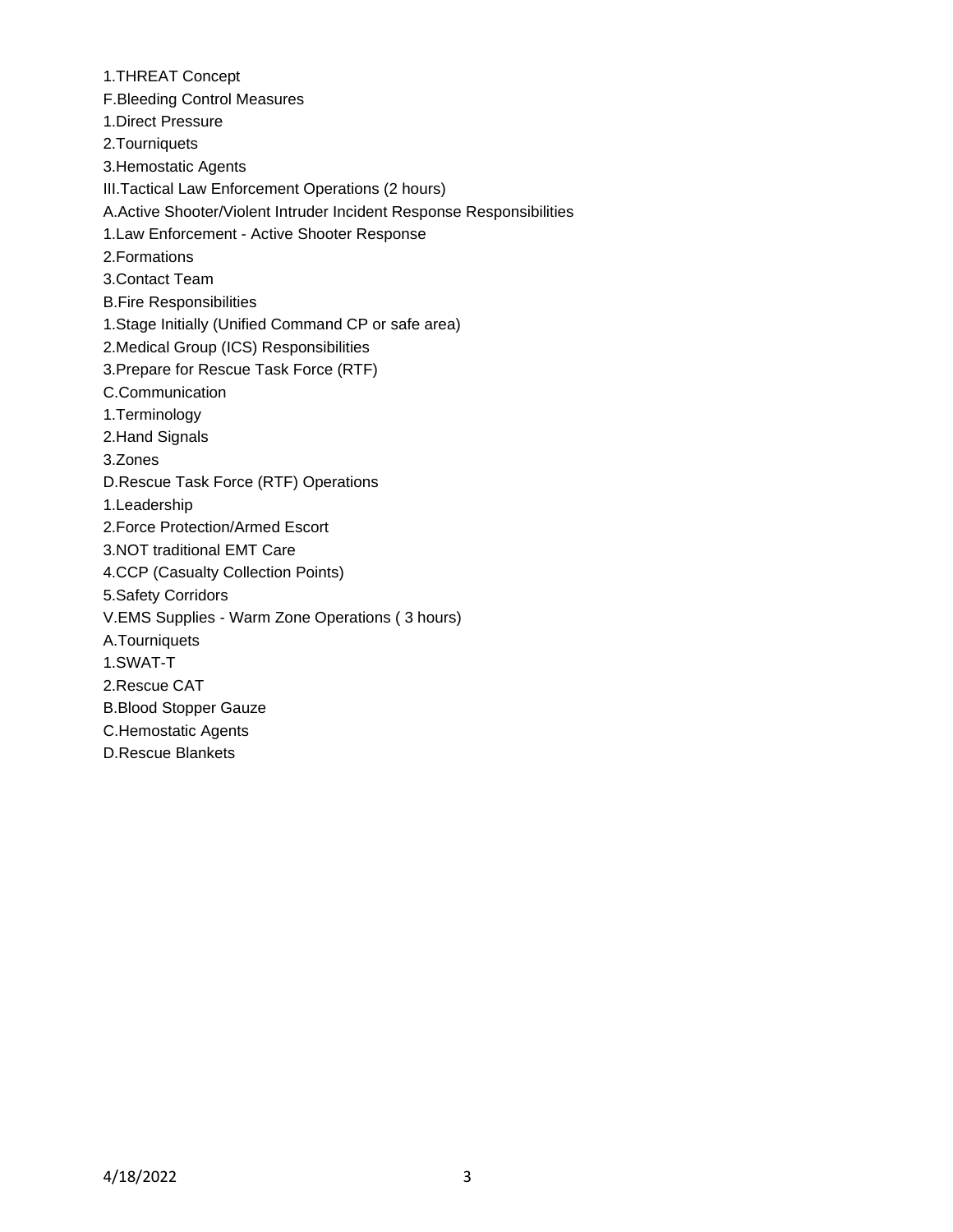## **LAB CONTENT:**

VI.Victim Evacuation ( 1 hour) A.Casualty Collection Points (CCP?s) 1.Ambulance Transport 2.Air Ambulance B.Walk-Throughs 1.Law Enforcement movement/Clearing Techniques C.Rescue Task Force (RTF) 1.Formations and movement 2.Responsibilities D.Unified Command Post 1.Equipment/Set-up 2.Responsibilities 3.Communications VII.Scenario-based Practical Field Exercises ( 7 hours) A.Administration 1.Site Inspection 2.Safety Briefing B.Practical Exercises 1.AS/MCI Scenario 1: Officer Down 2.AS/MCI Scenario 2: AS stimuli transitions to barricaded incident 3.AS/MCI Scenario 3: Tracking stimuli to suspect; RTF Deployment 4.AS/MCI Scenario 4: Tracking of AS stimuli transitions to suicide 5.AS/MCI Scenario 5: Contact team tracks two (2) suspects who split/flee in opposite directions. 6.AS/MCI Scenario 6: Blue on Blue: Two Contact Teams deploy different areas of training zone unaware of other team; Each Contact Team tracks different suspect who responds to same destination from different

## **METHODS OF INSTRUCTION:**

engress routes.

Lab, Lecture, Demonstration, Scenarios

## **OUT OF CLASS ASSIGNMENTS:**

Required Outside Hours 8 Assignment Description Reading- Instructor Handouts Students will review handouts and notes regarding Active Shooter Emergency policies and procedures. Required Outside Hours 4 Assignment Description Prepare for Class Exercises Victim evacuation scenarios and practical exercises Required Outside Hours 4 Assignment Description Writing

Students will compose a debriefing report on officer down scenario.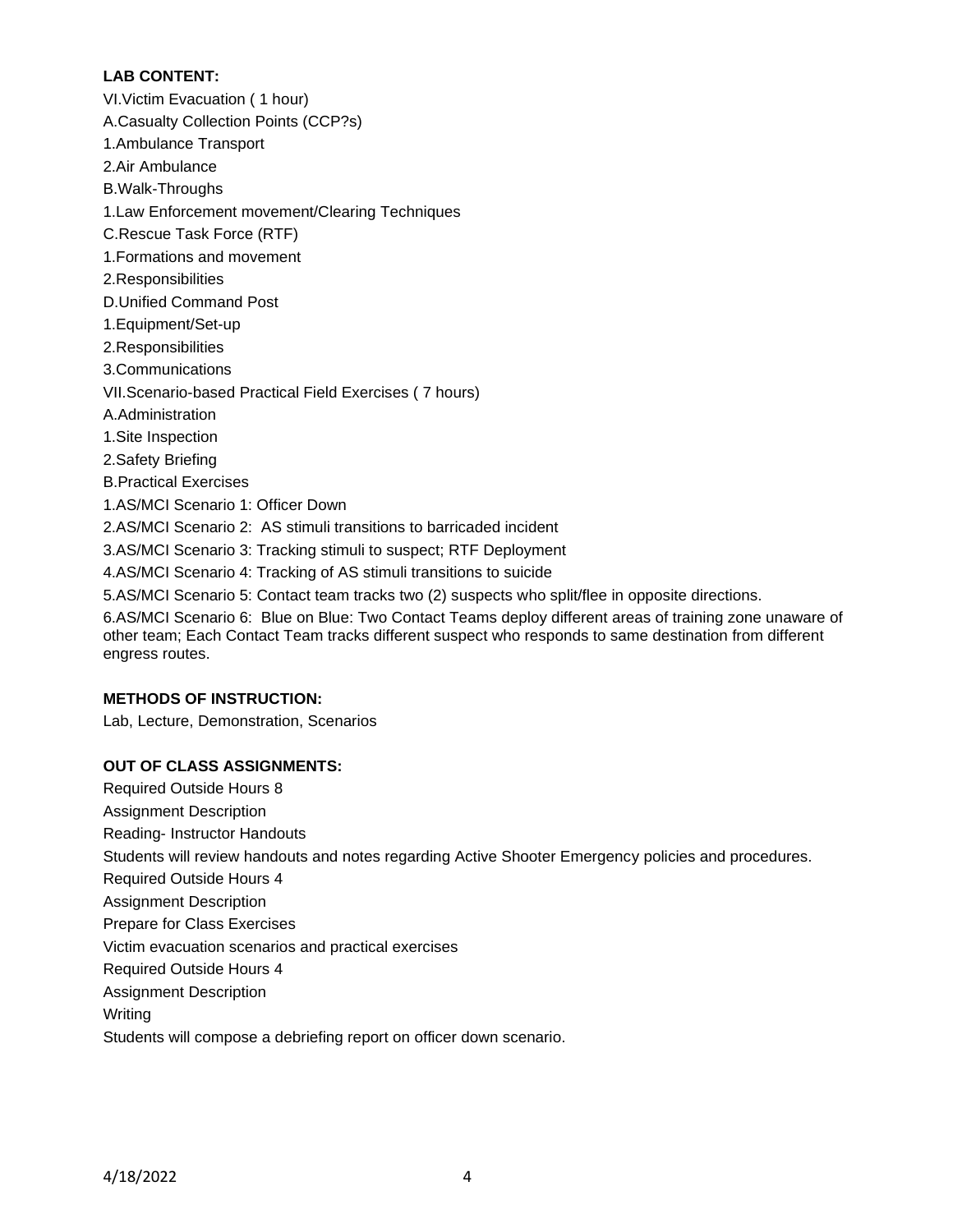## **METHODS OF EVALUATION:**

Skill demonstrations Evaluation Percent 70 Evaluation Description Students will be evaluated during scenario-based practical exercises.

Objective examinations Evaluation Percent 30 Evaluation Description POST Written exam.

# **REPRESENTATIVE TEXTBOOKS:**

Instructor Handouts Only (Confidential Information) Department use of force policy